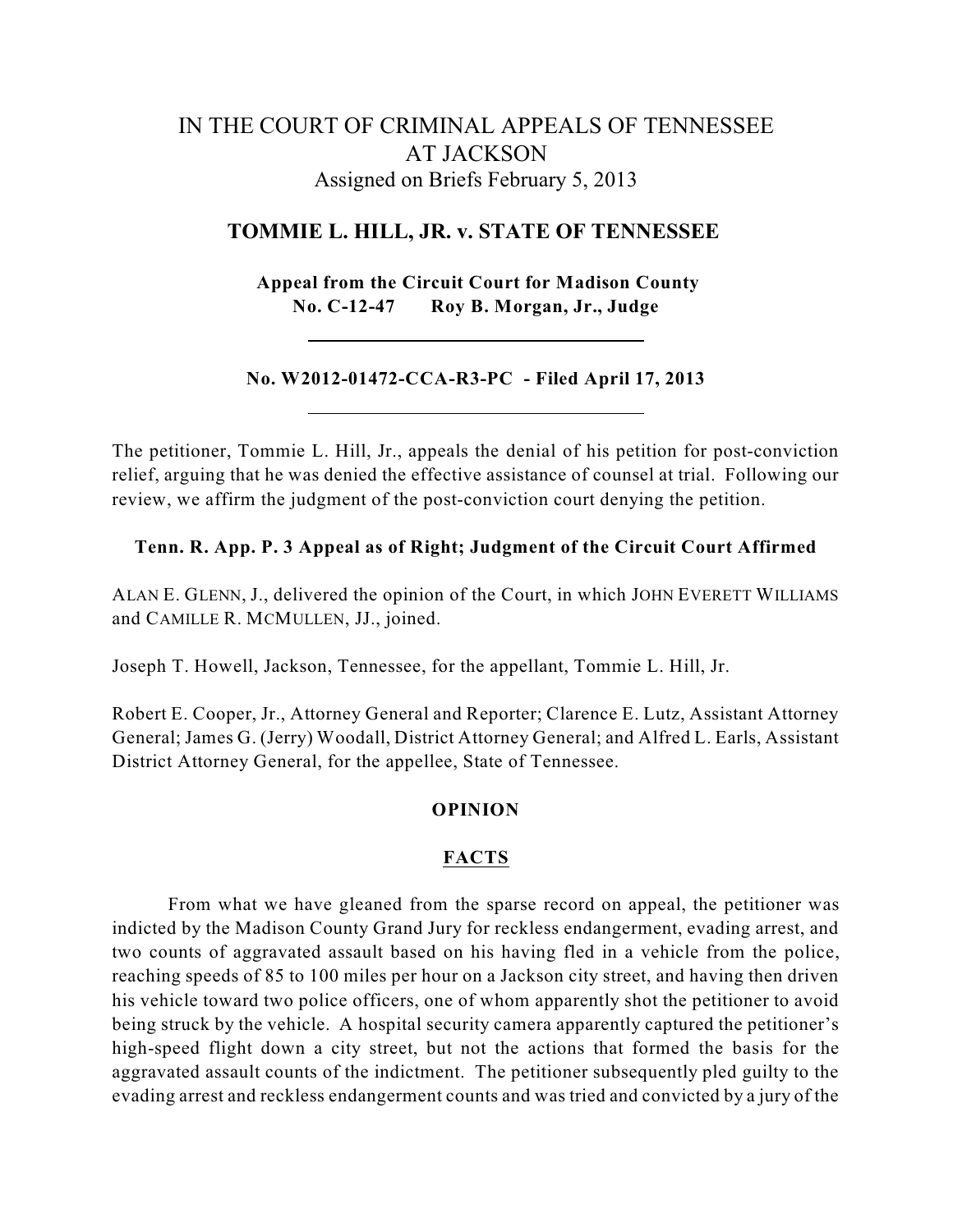aggravated assault counts. He was represented by counsel at his arraignment but elected to proceed *pro se* at trial, with the trial court assigning his original trial counsel to act as his elbow counsel at trial and sentencing. He filed his direct appeal of the convictions *pro se*, and on May 25, 2011, this court entered an order dismissing the appeal based on the petitioner's failure to file an appellate brief in the case.

On February 23, 2012, the petitioner filed a *pro se* petition for post-conviction relief in which he raised a number of claims, including ineffective assistance of counsel. Postconviction counsel was appointed, and an evidentiary hearing was held on July 9, 2012. At the beginning of the hearing, post-conviction counsel informed the court that he had issued subpoenas for videotape surveillance footage from an Exxon station and a Walgreens store that were in the vicinity of where the alleged assaults took place. He said he had received a response from the manager of the Walgreens stating that he did not have any of the surveillance videotape from the old building, which had been razed since the date of the petitioner's offenses. As for the Exxon surveillance tape, post-conviction counselstated that he had had two subpoenas issued and served on the station, but no one had ever responded. He said he had informed the petitioner of the situation and offered to petition the court to continue the hearing and to issue a show cause order for the petitioner to obtain the tape, but the petitioner had instead asked that they proceed without it. Upon questioning by the postconviction court, the petitioner affirmed that it was his wish to proceed with the evidentiary hearing rather than have the case continued and that he understood he was waiving any claim regarding the lack of the surveillance tape by his decision.

The petitioner testified that trial counsel represented him throughout the course of his reckless endangerment and evading arrest cases, in which he entered guilty pleas because he was guilty of the offenses. He said he became unhappy with her representation in the aggravated assault cases because he was not guilty of those offenses, but counsel kept trying to get him to "cop a plea" rather than investigating the facts as he asked her to do. The petitioner explained that counsel made no response and did nothing when he asked her to try to obtain any available surveillance tape of the alleged assault scene. The petitioner testified that since he had made that request of counsel, he had learned that she could have gotten surveillance footage from the Walgreens store and the Exxon station, as well as possibly from the police cars involved in the incident. The petitioner acknowledged that he had not seen any surveillance footage of the scene. He insisted, however, that the surveillance tapes from those businesses and/or the police vehicles would have shown what really happened that day, which was that he did not try to escape until after the police officer shot him and that the officer was standing to the side of his vehicle, instead of in front, when he drove off.

The petitioner also complained that counsel made no attempt to obtain the ballistics report of the incident, which, according to the petitioner, would have shown that the police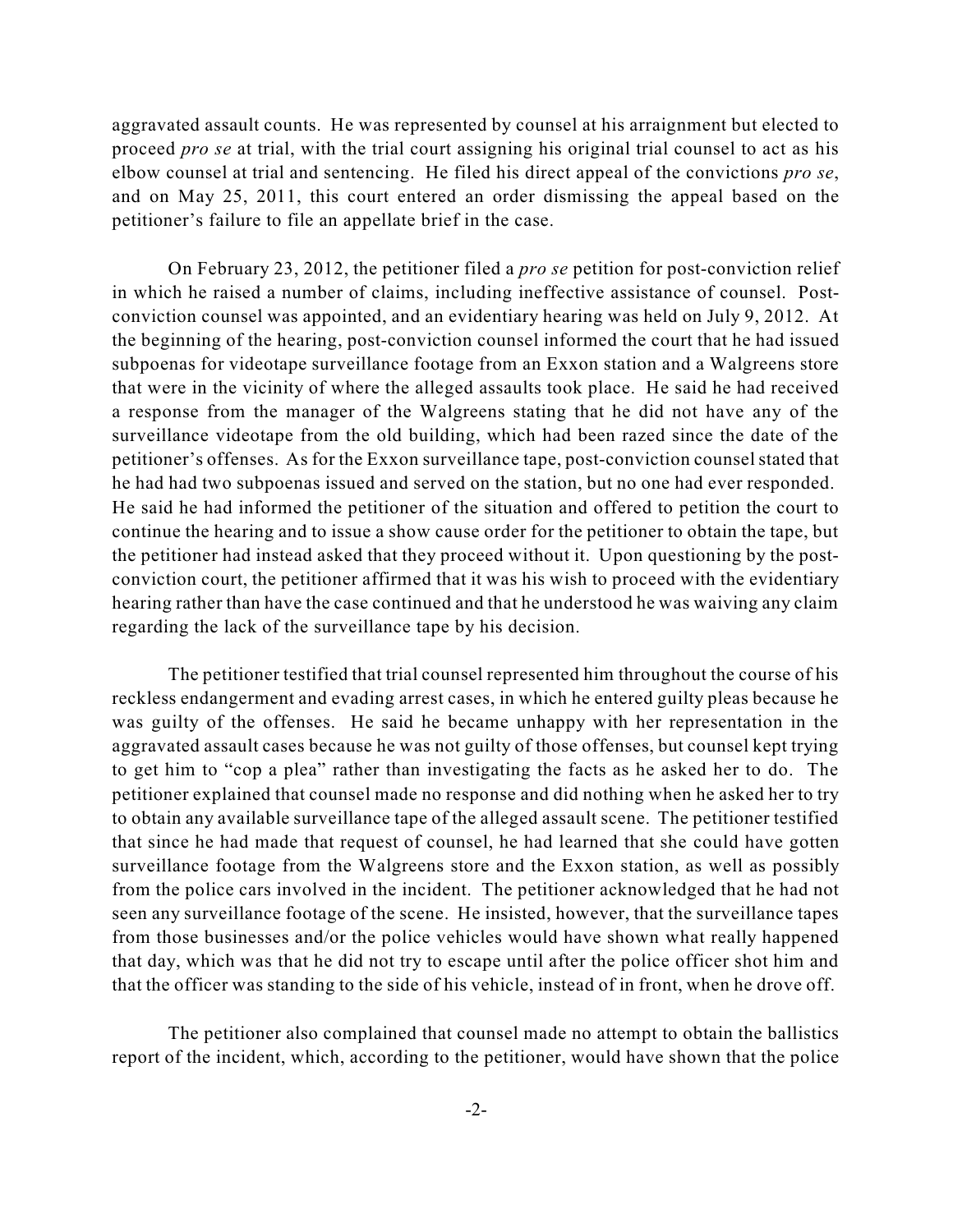officer fired his gun at the petitioner while the officer was standing to the side of the petitioner's vehicle.

The petitioner testified that he proceeded *pro se* after the court allowed his counsel to withdraw from representation. The post-conviction court, which had also presided over the trial, then clarified for the record that the petitioner had requested that he be allowed to proceed *pro se* and that the court had allowed him to do so after having a discussion with him about how much assistance he might need at trial. The petitioner acknowledged that trial counsel was assigned as elbow counsel to assist him in obtaining discovery materials and to advise him on courtroom procedure. He complained that counsel, in addition to not helping him obtain the essential evidence already mentioned, failed to advise him to object to the State's introduction of the hospital surveillance videotape and the two guns that the police discovered in his possession after his arrest. The petitioner stated that neither the hospital surveillance tape, which showed a location different from the scene of the alleged assault, nor the fact that he had a gun in his pocket and another gun in his glove compartment was relevant to his aggravated assault charges and that their introduction prejudiced the jury against him.

The petitioner further complained that he was prejudiced by the fact that counsel made it clear to the jury that there was animosity between them by sitting at the far end of the table in the courtroom instead of beside him. He also claimed that he was prejudiced by the prosecutor's misstatement of the evidence in his closing argument to the jury. Finally, he testified that he was ineffective in his own representation because he did not really know or understand the law. As an example, he said that he made the mistake in closing argument of saying that any black man who tried to run over the police would be shot. In hindsight, he feared that that statement had made the jury believe he was a racist.

The post-conviction court denied the petition at the conclusion of the hearing, issuing oral findings of fact and conclusions of law, which it followed by a written order entered on July 10, 2012. Among other things, the court found that the advice given by counsel was "well within requirements of the law for elbow counsel"; that whether any videotape from the businesses ever existed, or, if so, whether it captured the aggravated assault scene, was purely speculative; and that the petitioner waived any objection to the State's introduction of evidence or the prosecutor's closing argument by not making a contemporaneous objection at trial or raising the issues in a motion for new trial or on appeal. This appeal followed.

#### **ANALYSIS**

The post-conviction petitioner bears the burden of proving factual allegations by clear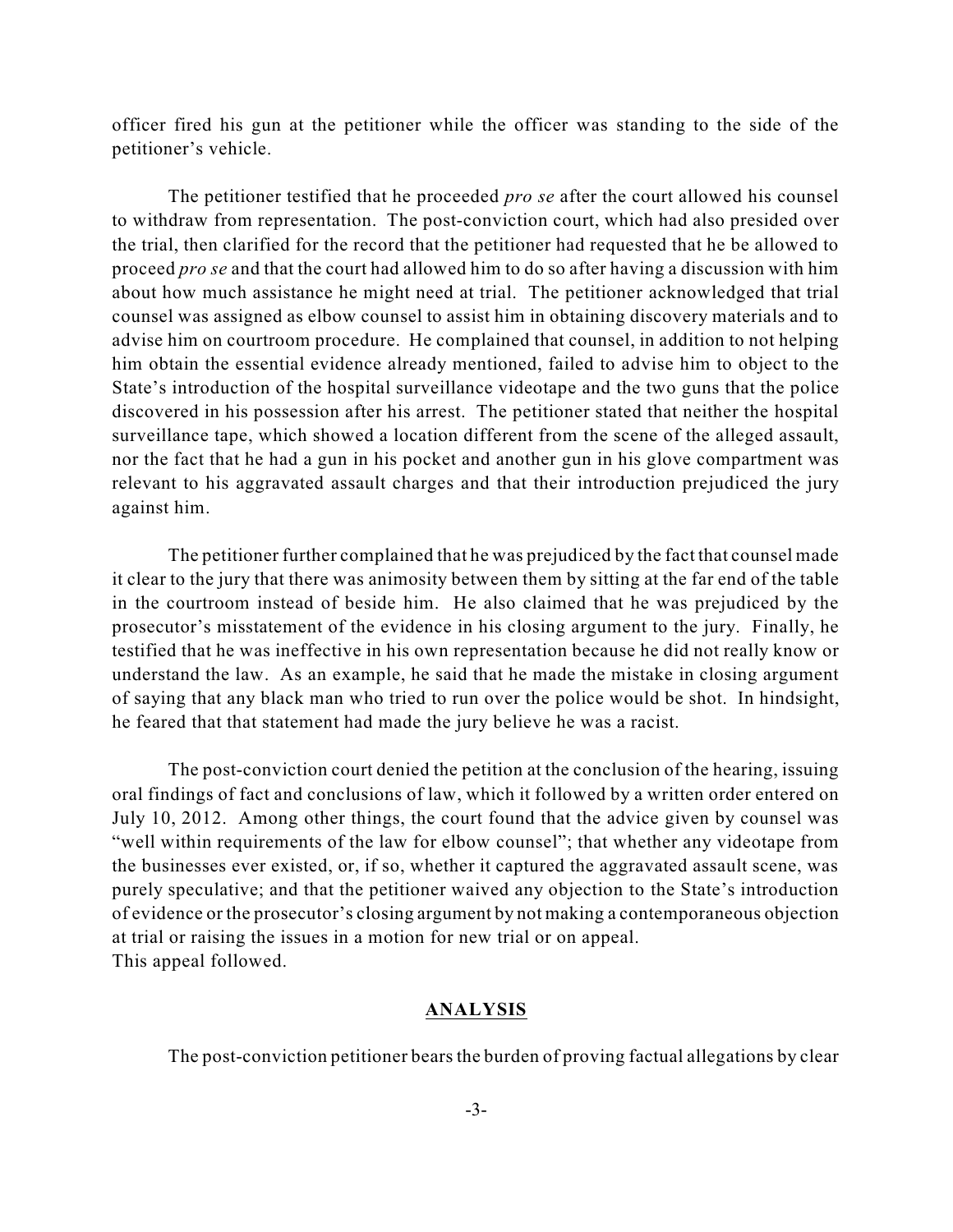and convincing evidence. Tenn. Code Ann. § 40-30-110(f). When an evidentiary hearing is held in the post-conviction setting, the findings of fact made by the court are conclusive on appeal unless the evidence preponderates against them. See Wiley v. State, 183 S.W.3d 317, 325 (Tenn. 2006). When reviewing factual issues, the appellate court will not reweigh the evidence and will instead defer to the trial court's findings as to the credibility of witnesses or the weight of their testimony. Id. However, review of a trial court's application of the law to the facts of the case is *de novo*, with no presumption of correctness. See Ruff v. State, 978 S.W.2d 95, 96 (Tenn. 1998). The issue of ineffective assistance of counsel, which presents mixed questions of fact and law, is reviewed *de novo*, with a presumption of correctness given only to the post-conviction court's findings of fact. See Fields v. State, 40 S.W.3d 450, 458 (Tenn. 2001); Burns v. State, 6 S.W.3d 453, 461 (Tenn. 1999).

To establish a claim of ineffective assistance of counsel, the petitioner has the burden to show both that trial counsel's performance was deficient and that counsel's deficient performance prejudiced the outcome of the proceeding. Strickland v. Washington, 466 U.S. 668, 687 (1984); see State v. Taylor, 968 S.W.2d 900, 905 (Tenn. Crim. App. 1997) (noting that same standard for determining ineffective assistance of counsel that is applied in federal cases also applies in Tennessee). The Strickland standard is a two-prong test:

First, the defendant must show that counsel's performance was deficient. This requires showing that counsel made errors so serious that counsel was not functioning as the "counsel" guaranteed the defendant by the Sixth Amendment. Second, the defendant must show that the deficient performance prejudiced the defense. This requires showing that counsel's errors were so serious as to deprive the defendant of a fair trial, a trial whose result is reliable.

466 U.S. at 687.

The petitioner contends on appeal that his elbow counsel was deficient in her representation, thereby prejudicing the outcome of his case, because she did not help him obtain "exculpatory" surveillance videotape from the Walgreens store and Exxon station, failed to advise him to object to the State's introduction of the hospital surveillance tape and the guns, and neglected to advise him to introduce the ballistics report to show that the police officer's gunshots were fired from the passenger side of his vehicle. We respectfully disagree. "Elbow counsel" is "an attorney who functions in a purely advisory role, without actively participating in the trial. A *pro se* defendant who is permitted such counsel may consult counsel for guidance and advice, but otherwise handles the defense of the case on his or her own." State v. Small, 988 S.W.2d 671, 672 n.1 (Tenn. 1999). As the post-conviction court noted in its order, the petitioner has not met his burden of showing that any surveillance tape even existed, much less that it was exculpatory in nature. The petitioner also failed to